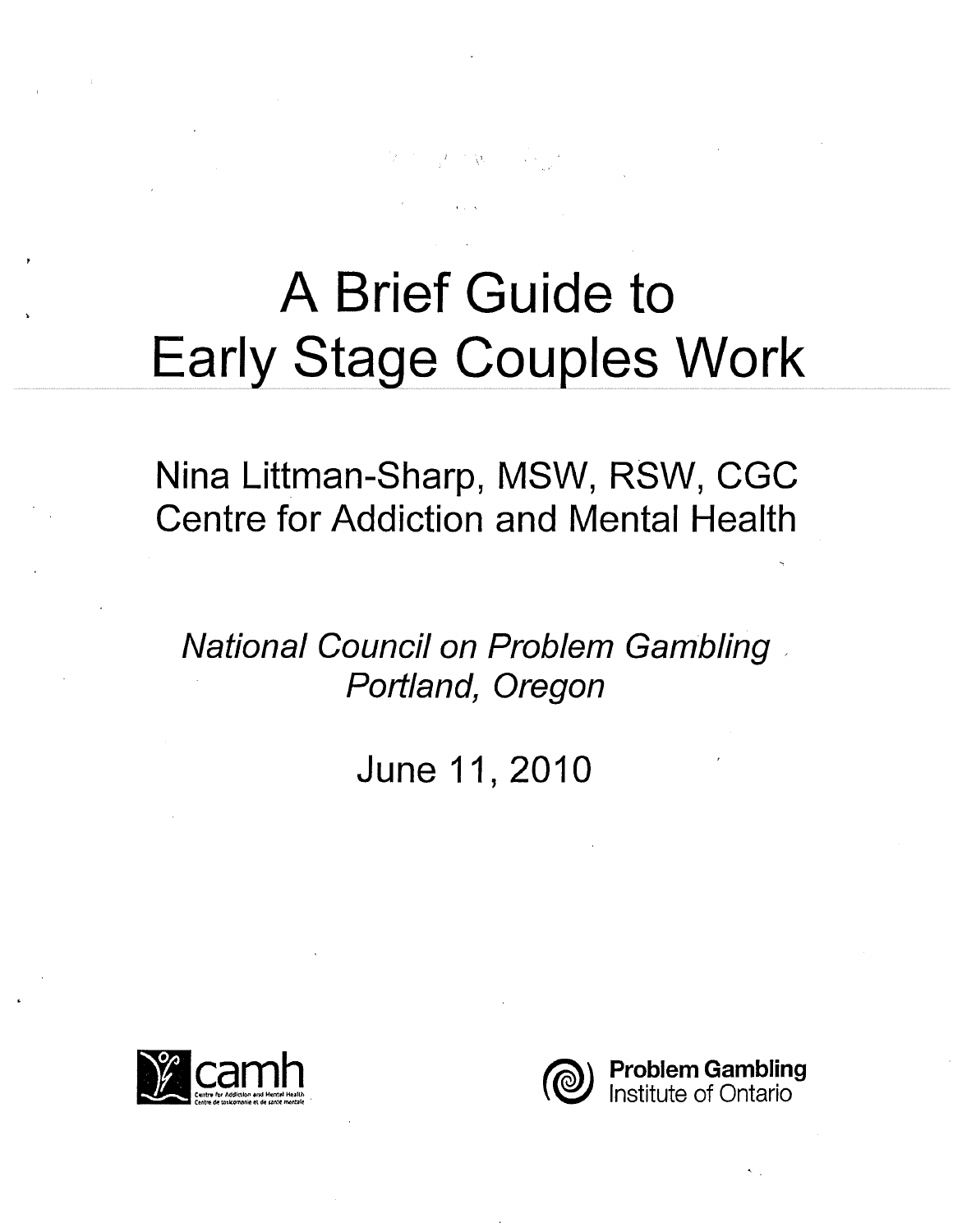

| Initial Assessment Template - Couples Dealing With Problem Gambling<br><b>Stabilization Stage</b>                                                       |                                 |                                                  |              |  |
|---------------------------------------------------------------------------------------------------------------------------------------------------------|---------------------------------|--------------------------------------------------|--------------|--|
| <b>Area for Assessment</b>                                                                                                                              | Level of<br>concern<br>$(0-10)$ | <b>Tx Priority</b><br>(e.g. high /<br>med / low) | <b>Notes</b> |  |
| Sakaty Aseemby                                                                                                                                          |                                 |                                                  |              |  |
| What is the stage of change for each<br>partner (eg. precontemplation /<br>contemplation?) Are they in different<br>stages? Is gambling still a threat? |                                 |                                                  |              |  |
| <b>Basic levels of functioning</b><br>$\sim$ Financial situation and<br>immediate impacts e.g. food,<br>housing, urgent bills                           |                                 |                                                  |              |  |
| $\sim$ Individuals' functioning, e.g.<br>adults able to cope with day to<br>day tasks, make decisions, care<br>for dependents, function at work?        |                                 |                                                  |              |  |
| $\sim$ Other basic needs met; e.g.<br>medical needs                                                                                                     |                                 |                                                  |              |  |
| Threats to safety; e.g. suicide risk,<br>violence, neglect, children in trouble                                                                         |                                 |                                                  |              |  |
| Upcoming threats to functioning, such<br>as pending charges or chances of job<br>loss                                                                   |                                 |                                                  |              |  |
| Stress levels in both spouses and their<br>impacts, emotional and physical --<br>e.g.emotional lability, anxiety, gastric<br>symptoms, headaches        |                                 |                                                  |              |  |
| Self-care issues; e.g. adequate sleep,<br>nutrition                                                                                                     |                                 |                                                  |              |  |
| Substance use concerns                                                                                                                                  |                                 |                                                  |              |  |
| Mental health concerns                                                                                                                                  |                                 |                                                  |              |  |
| <b>Couple's Muttal Support and</b><br>Supportor Family/Farence                                                                                          |                                 |                                                  |              |  |
| Partners' communication style<br>~ Patterns of interaction (see<br>EFT training)<br>~ Realistic mutual<br>expectations?                                 |                                 |                                                  |              |  |
| ~ Level of mutual support                                                                                                                               |                                 |                                                  |              |  |

 $\hat{\mathcal{A}}$ 

 $\hat{\mathcal{L}}$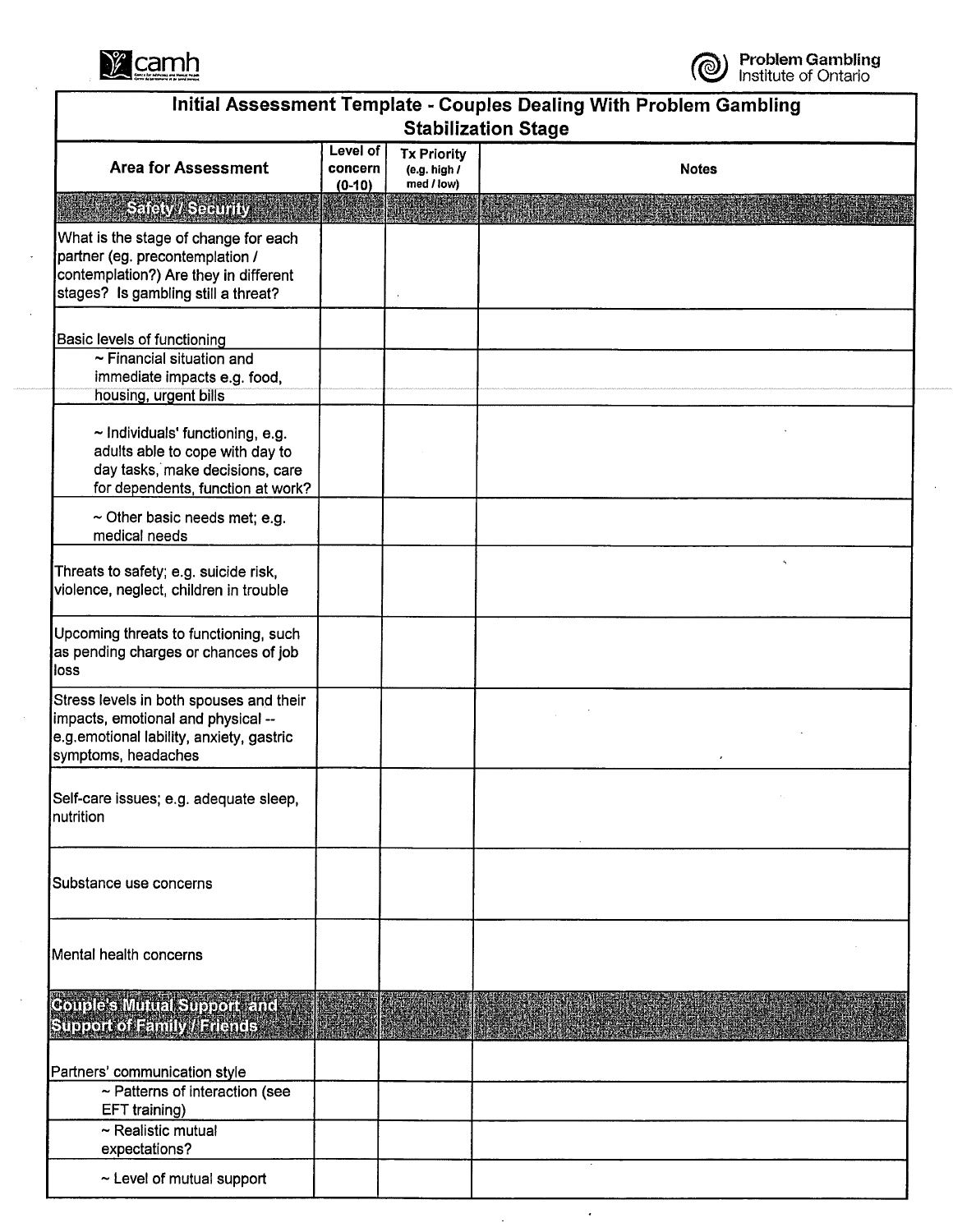



 $\overline{a}$ 

 $\overline{a}$ 

 $\bar{z}$ 

| <b>Area for Assessment</b>                                                                                              | Level of<br>concern<br>$(0-10)$ | <b>Tx Priority</b><br>(e.g. high /<br>med / low) | <b>Notes</b> |
|-------------------------------------------------------------------------------------------------------------------------|---------------------------------|--------------------------------------------------|--------------|
| ~ Level of anger / conflict                                                                                             |                                 |                                                  |              |
| $\sim$ Minimizing                                                                                                       |                                 |                                                  |              |
| ~ Silences and their meaning --<br>e.g. uncommunicative spouse,<br>taboo areas, unspoken fears                          |                                 |                                                  |              |
| ~ Level of trust / belief                                                                                               |                                 |                                                  |              |
| ~ Level of openness / secrecy                                                                                           |                                 |                                                  |              |
| ~ Decision-making: effective?<br>Equal? Joint or separate?                                                              |                                 |                                                  |              |
| $\sim$ Commitment to the<br>relationship                                                                                |                                 |                                                  |              |
| Family structure / organization                                                                                         |                                 |                                                  |              |
| ~ Disorganization and confusion<br>- famiy overwhelmed?                                                                 |                                 |                                                  |              |
| $\sim$ Unequal distribution of power<br>- e.g. family organized around<br>gambling spouse                               |                                 |                                                  |              |
| $\sim$ Unequal distribution of<br>responsibilities (i.e. one spouse<br>overwhelmed)                                     |                                 |                                                  |              |
| Support of family, friends and<br>community - available, utilized?                                                      |                                 |                                                  |              |
| Impacts of isolation -- e.g. depression,<br>loss of social contacts and support?                                        |                                 |                                                  |              |
| Indicators of quality of parenting                                                                                      |                                 |                                                  |              |
| Children's functioning -- e.g. attending<br>school, functioning well?                                                   |                                 |                                                  |              |
| Impact of gambling on children, direct<br>and indirect -- e.g. stressed, deprived,<br>acting out, pulled into conflict? |                                 |                                                  |              |
| Sellesteem/Respect                                                                                                      |                                 |                                                  |              |
| Impacts on self-esteem                                                                                                  |                                 |                                                  |              |
| Threats to respect of one partner for<br>another                                                                        |                                 |                                                  |              |
|                                                                                                                         |                                 |                                                  |              |

 $\sim$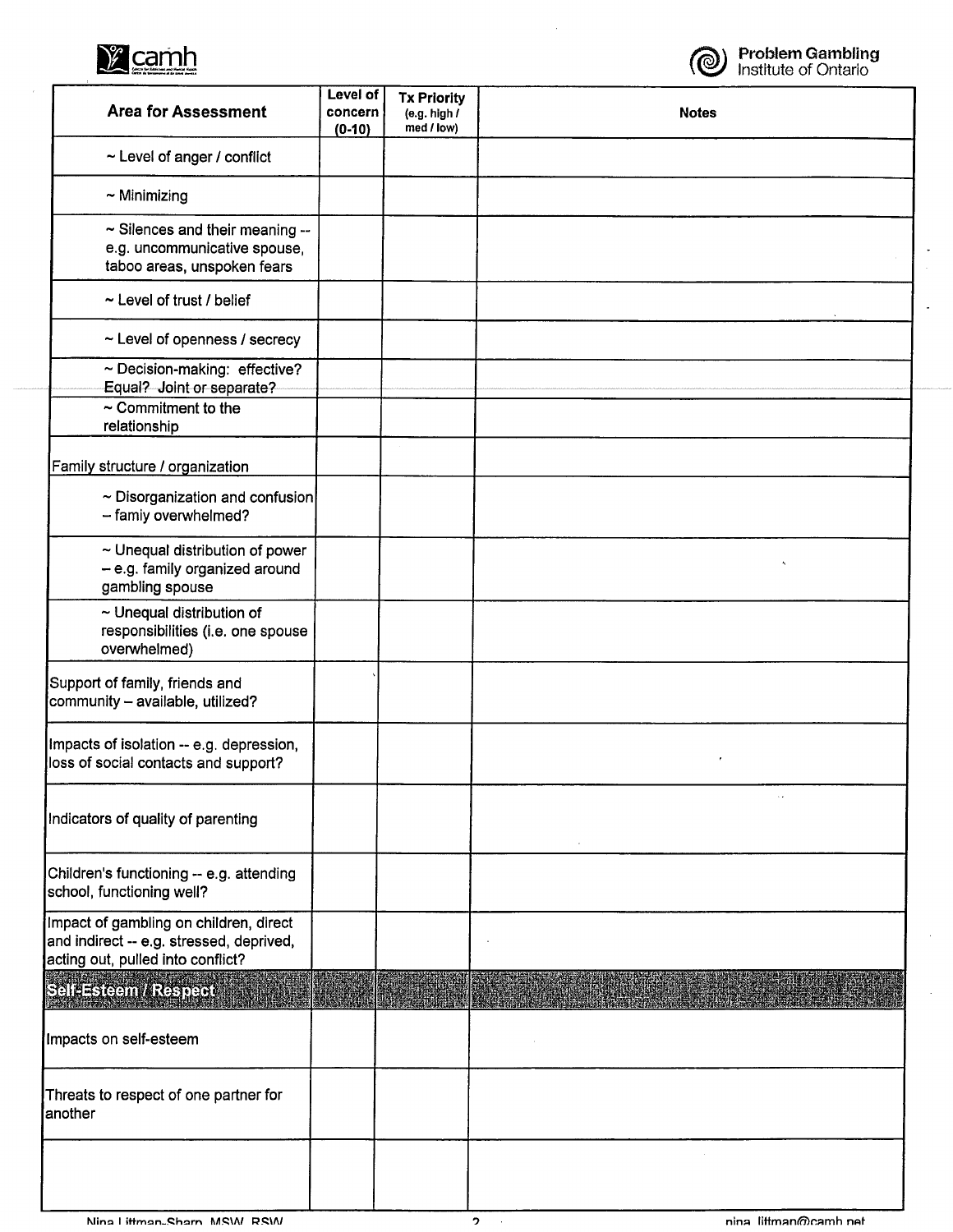



# **Couple Stabilization: a Quick Guide**

This is a list of early stage approaches for addressing common urgent issues. Note that it requires that the couple be able to work together to some extent, with therapist support. If conflict does not abate with these techniques, then separate sessions are recommended, at least initially.

These approaches are suitable for couples in which the gambling spouse is in the preparation or action stage of change. They may be of some help in earlier stages, for the purpose of clarifying issues and aiding motivation, but if those stages are prolonged, then again, individual counselling is called for.

# **Reflection / validation of both partners' experience:**

- 1. Aim is to
	- a. Create empathy
	- b. Create potential for alliance based on shared goals
	- c. Reduce conflict / lower the emotional temperature

#### 2. Process:

- a. Following the assessment / listening to couples' concerns, reflect and validate the feelings of both, using non-judgemental, positive terms. Think of the relationship as the client; this will help maintain neutrality
- b. Point out related feelings; e.g. "You (gambling spouse) are saying that you prefer to keep money problems to yourself because talking about them doesn't solve them, is upsetting and makes you feel helpless. You (non-gambling spouse) are finding that lack of information about the debts is making you feel very anxious and upset."
- c. Identify points in common (e.g. both want to stabilize the finances, protect the family; have a good relationship again)
- d. Educate couple re: stages of change; normalize the stages they are at, even if different.
- e. Clarify and normalize couple's differing priorities (e.g. paying the bills vs. addressing the betrayal), and validate the importance of addressing both.

#### **Reducing individual / family stress levels:**

- 1. Aim is to
	- a. Restore family to more normal levels of functioning
	- b. Improve both partners' coping capacity and self-efficacy
	- c. Reduce reactivity
- 2. Process:
	- a. Identify stress symptoms in both partners, both emotional and physical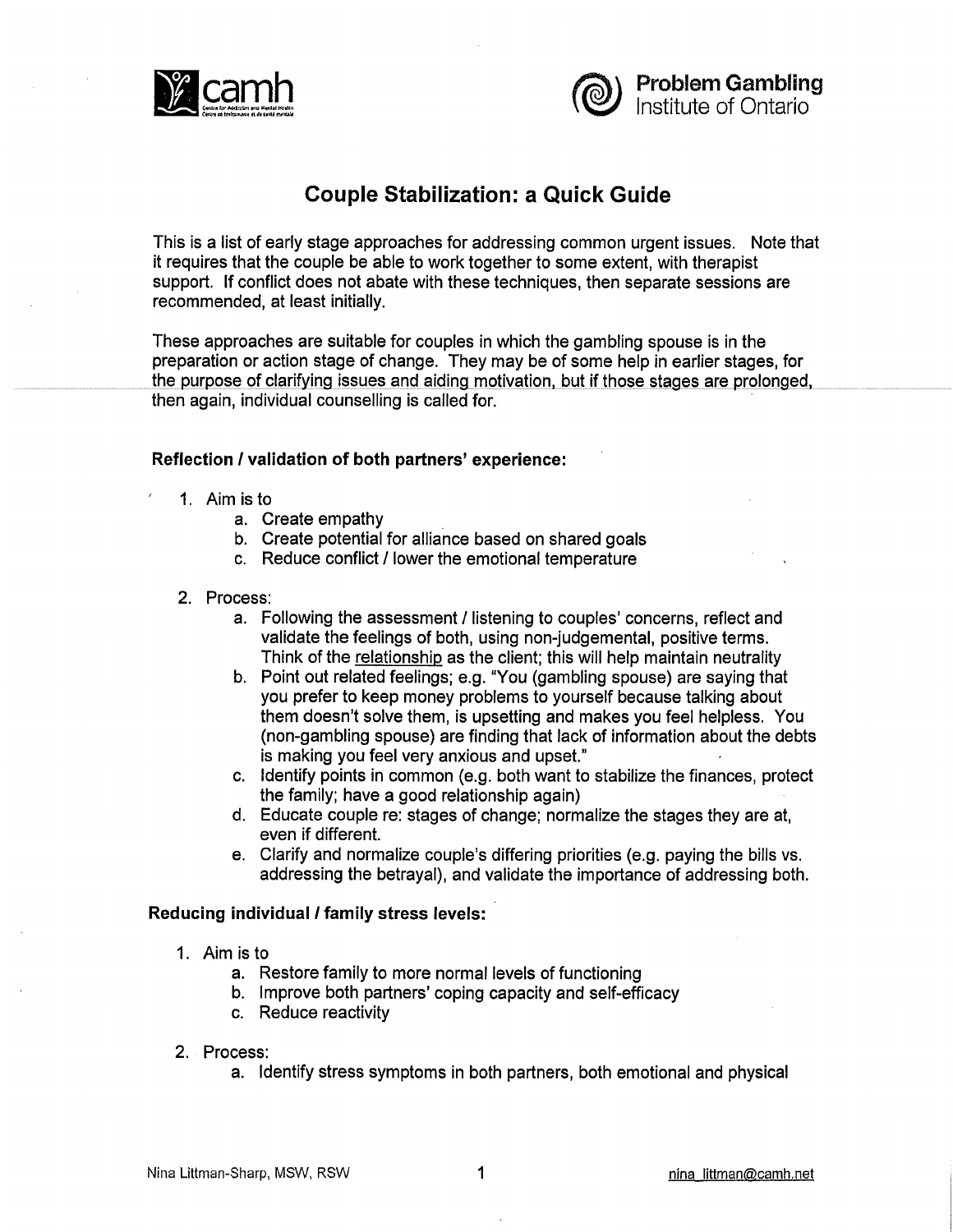



- b. Problem solve re: individual stress reduction (or ensure it's happening in separate counselling). Encourage improved self-care - e.g. adequate food, sleep, medical attention, etc.
- c. Clarify what can and cannot be controlled by each partner, and help them focus on what each can control
- d. Support the addressing of instrumental issues such as financial or housing problems
- e. If one spouse is overburdened, encourage more equitable distribution of tasks

#### **Reducing couple's interpersonal stress levels:**

- 1. Aim is to
	- a. Break chronic conflict cycles
	- b. Address common issues which act as barriers to change
- 2. Process:
	- a. Assist partners to listen to and hear each other's needs; encourage respect. Help identify what makes each feel respected.
	- b. Identify and discuss the fears that act as barriers (e.g. "If I let this conversation start, it'll never end." "If I act nice to him, he'll think the ` problem's solved.")
	- c. Identify the behaviours of each partner which are increasing the other's stress, and problem-solve around reducing these behaviours. Reciprocal agreements are often helpful; e.g. the non-gambling spouse will be able to stop demanding information if the gambling spouse will provide access to the online bank account.
	- d. Whenever possible, promote a collaborative rather than unilateral approach to managing finances
		- i. Gambling spouse takes shared, adult responsibility for addressing financial problems, planning, etc. ~ non-gambling spouse is not saddled with unfair burden, gambling spouse is in adult rather than child role
		- ii. Gambling spouse can be encouraged to request specific support from partner; e.g.: taking on the handling of immediate cash and credit
		- iii. Non-gambling spouse can also be encouraged to request specific support, e.g. control of vital bills in order to promote sense of safety
		- iv. Address immediate fears and anxieties on spouse's part regarding gambling and related behaviours (usually related to loss of trust and of security).
			- Define these fears / anxieties in specific and concrete terms, and relating to the present time (e.g. upcoming week)
			- Help spouses negotiate realistic actions needed to reduce these fears (e.g. "When you work late I get scared;" "I'll call when I'm working late.")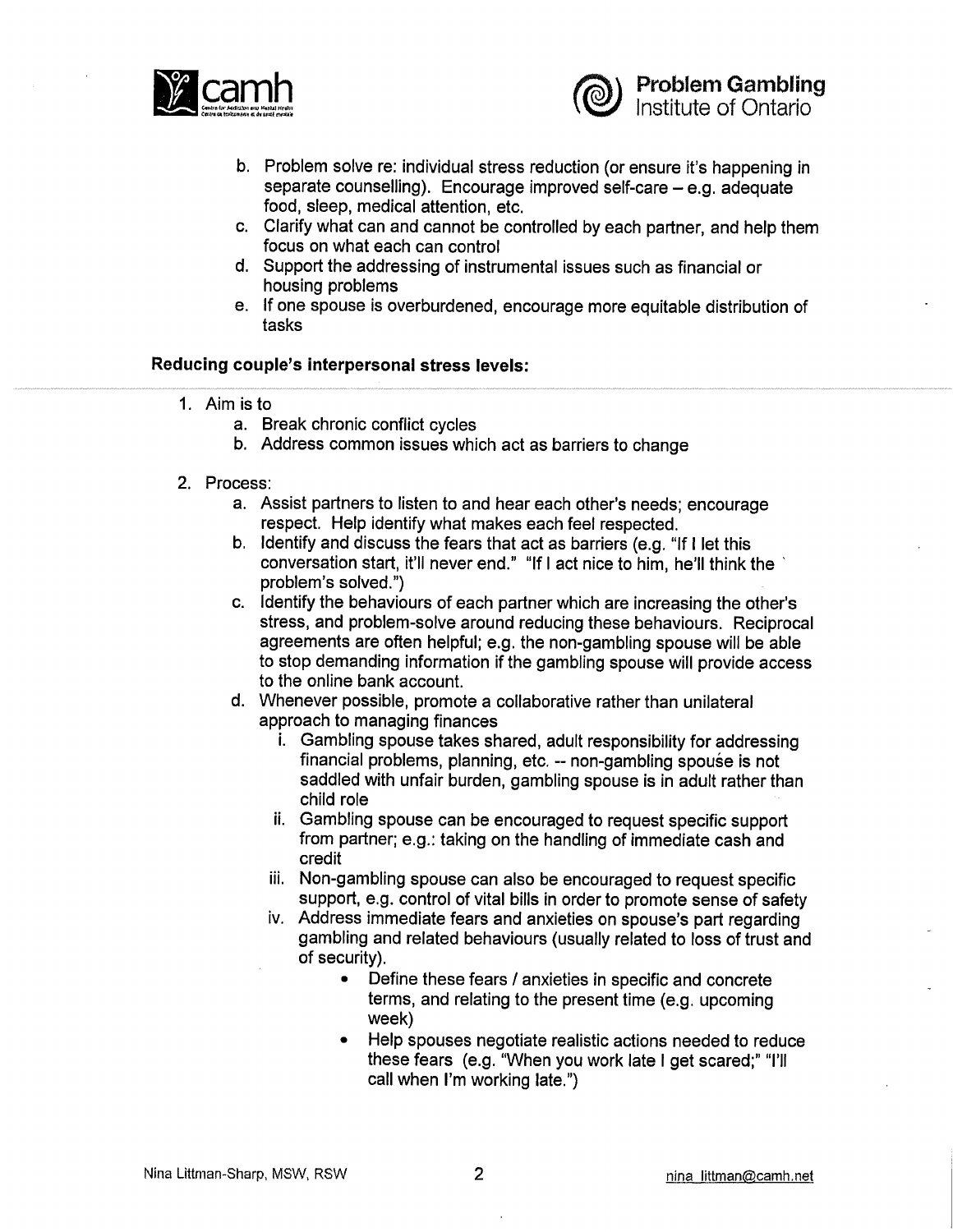



- Frame assignment as taking responsibility for calming  $\bullet$ spouse's anxieties, rather than being infantilized by powerful spouse.
- Reinforce realistic expectations: will not eliminate stress but will reduce it.

#### **Enable crucial communication about the gambling problem**

- 1. Aim is to
	- a. Reduce fears and conflict
	- b. Enable both partners to move on with tasks
- 2. Process:
	- a. If the full impact of the gambling on the family has not been clearly articulated, help the non-gambling spouse to do so
	- b. Help gambling spouse to convey awareness of the impact of their gambling on their spouse and family, and genuine regret.
	- c. Help gambling spouse to communicate to their partner that they take the problem seriously and plan to address it (if they do)
	- d. Assist in the process of getting all debts, etc. revealed.

These tasks require:

- i. Information from the spouse on what they need to see and hear to feel reassured
- ii. Exploration, support, etc. for gambling spouse, to assist them in meeting their partner's specific needs

#### **Plan processes for potential upcoming issues**

- 1. Aim is to
	- a. Prepare couple for likely problems (e.g. actual or perceived slip)
	- b. Minimize distress and disruption, increase self-efficacy and partnership
	- c. Maintain forward progress
- 2. Process:
	- a. Identify potential upcoming issues
	- b. Develop and agree on procedures to address them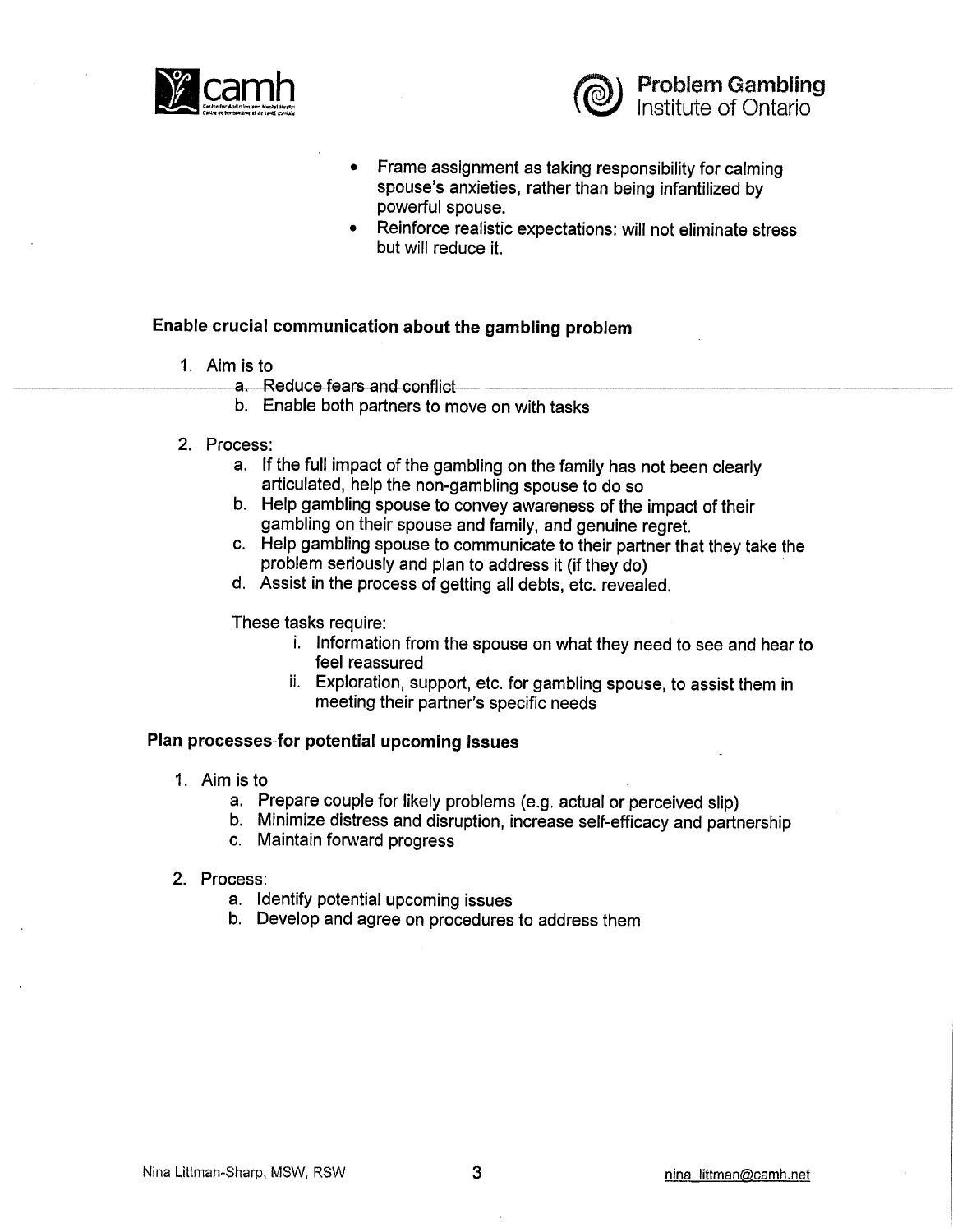



# **Initial Assessment of Couples Dealing With Problem Gambling - Stabilization Stage**

This is a quick outline of some of the most immediate issues to assess for, when seeing couples dealing with problem gambling. The focus is largely on the more urgent, instrumental issues that couples tend to present with during early sessions

It is useful to keep Maslow's Hierarchy of Need in mind for the initial contact. The more basic the issues, the earlier they will need to be addressed. The stabilization stage is largely concerned with the first three levels, and perhaps a little with the fourth.

- $\begin{array}{ll} \textbf{1}^{\text{st}} & \textbf{Survival} \end{array}$
- 2<sup>nd</sup> Safety / Security<br>3<sup>rd</sup> Support of family
- 3<sup>rd</sup> Support of family / friends<br>4<sup>th</sup> Self-esteem / respect
- **4\*" Self-esteem / respect**
- **Self-actualization**

# **Survival / Safety / Security**

Couples just entering treatment are often in crisis over the first two levels; e.g. loss of financial security, threats to housing, legal trouble. These urgent issues will have to be addressed very early in treatment, to establish enough security to allow for other discussions.

Decisions regarding future gambling will also be seen as urgent. Continued gambling can be an immediate threat to the family's security. Some brief couples work is often valuable if the gambling spouse is still in precontemplation or contemplation, in clarifying the issues and the impacts, and for purposes of motivation. If the problematic gambling continues, however, the situation will remain too unstable for relationship counselling.

Many cases will not progress past this early stage. Help with practical resolutions, resources, alternate counselling, etc. may be the extent of the intervention.

#### **Take note of:**

- 1. Differing stages of change re: the gambling problem
- 2. Financial impacts of gambling  $-$  e.g. bills being paid, housing secure? If not, how urgent are arrears?
- 3. Basic levels of functioning  $-$  e.g. adults able to cope with day to day tasks, make decisions, care for dependents, function at work?
- 4. Threats to safety; e.g. violence, neglect, children in trouble, suicide risk, neglected medical or psychiatric conditions
- 5. Adequate self-care; e.g. sleep, nutrition.
- 6. Upcoming threats to functioning, such as pending charges or chances of job loss
- 7. Stress levels in both spouses emotional and physical.
- 8. Substance use / mental health issues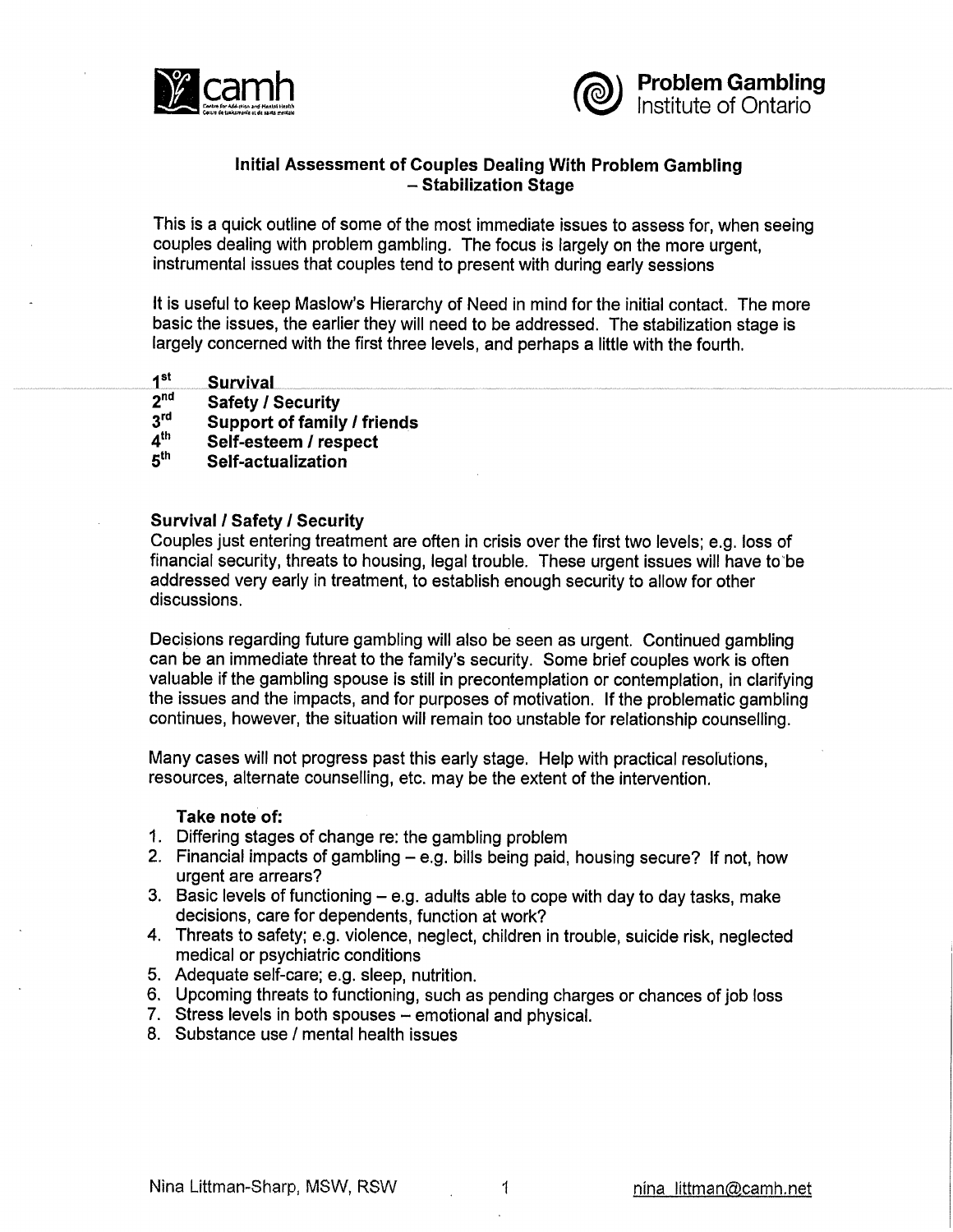



# **Support of family / friends**

Loss of trust and security in the couple relationship constitutes a real, if more subtle crisis. The partner that would normally be a person's safe haven and support has instead become a source of serious pain, loss, betrayal and/or guilt. In the longer term, these issues may be addressed through relationship counselling, e.g. Emotionally Focused Therapy. In the short term, they need some work in order to help stabilize the family and provide a base for future interventions.

In terms of assessment, it is extremely helpful to observe how the couple interacts. However, if the level of conflict is too high, i.e. the partners are unable to sit in the same room without verbally abusing each other, even with therapist support, then some separate sessions are recommended.

The couple is often isolated from family, friends and community, because of secrecy around the gambling, conflicts over money, shame, etc. This loss of support exacerbates the crisis and intensifies the negative impacts.

Children are often severely impacted by parents' gambling problems. Their issues may or may not be raised by the couple; if they are, this may be another source of disagreement and conflict. Reports of anxiety, acting out, poor school performance, truancy, depression and other symptoms should be noted. The needs of troubled and vulnerable children should be a priority.

#### **Take note of:**

- 1. Partners' communication style
	- a. Interaction patterns (e.g. reinforcing each other's respective roles as 'parent vs. adolescent;' defence through mutual attack and blame leading to quick escalation; sense of helplessness leading to withdrawal or sarcasm)
	- b. Mutual expectations realistic? E.g. gambling spouse expects partner to "get over it." Non-gambling spouse expects a guarantee of no relapse.
	- c. Level of mutual support
	- d. Level of anger / conflict
	- e. Minimizing
	- f. Silences and their meaning e.g. one spouse uncommunicative; taboo areas, unspoken fears
	- g. Level of trust / belief
	- h. Level of openness / secrecy
	- i. Decision-making: effective? Equal? Joint or separate?
	- j. Commitment to the relationship
- 2. Family structure / organization
	- a. Disorganization and confusion may indicate a family overwhelmed by impacts
	- b. Unequal distribution of power e.g. family organized around gambling spouse
	- c. Unequal distribution of responsibilities (i.e. one spouse overwhelmed)
- 3. Support of family, friends and community available, utilized? Impacts of isolation.
- 4. Indicators of quality of parenting
- 5. Children's functioning ~ e.g. attending school, functioning well?